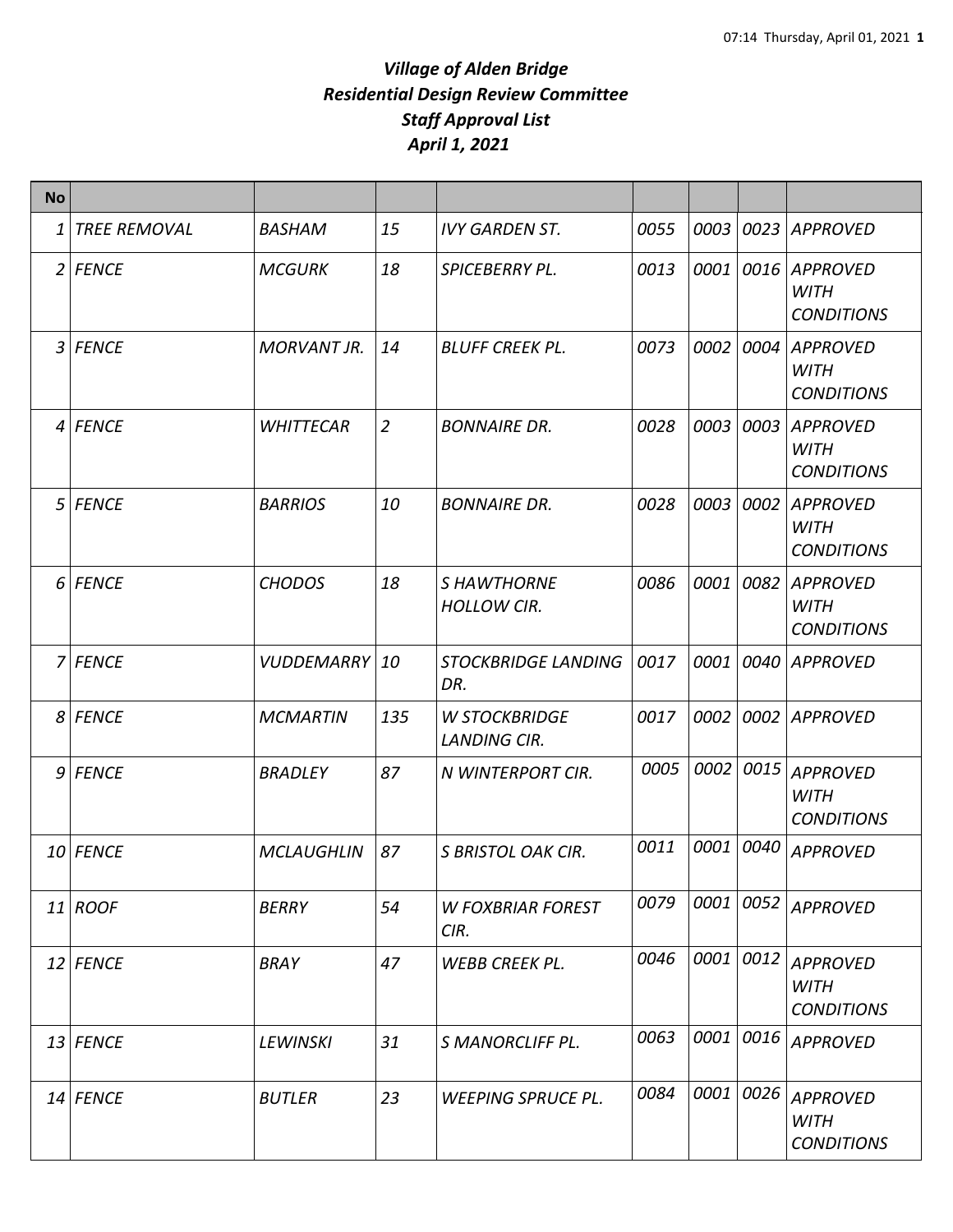| <b>No</b> |                          |                                        |                |                          |      |      |      |                                                        |
|-----------|--------------------------|----------------------------------------|----------------|--------------------------|------|------|------|--------------------------------------------------------|
|           | $15$ FENCE               | <b>SHELLEDY</b>                        | 51             | <b>WEBB CREEK PL.</b>    | 0046 | 0001 | 0013 | <b>APPROVED</b>                                        |
|           | 16 FENCE                 | <b>DRACKETT</b>                        | 34             | <b>ROCKLEDGE DR.</b>     | 0063 | 0001 | 0018 | <b>APPROVED</b><br><b>WITH</b><br><b>CONDITIONS</b>    |
| 17        | <b>GENERATOR</b>         | <b>KACHER</b>                          | 39             | <b>WEBB CHREEK PL.</b>   | 0046 | 0001 | 0010 | <b>APPROVED</b><br><b>WITH</b><br><b>CONDITIONS</b>    |
|           | 18 FENCE                 | LEA JR.                                | 42             | <b>WILDFLOWER TRACE</b>  | 0039 | 0002 |      | 0011 APPROVED                                          |
|           | 19 PLAY STRUCTURE        | LEA JR.                                | 42             | <b>WILDFLOWER TRACE</b>  | 0039 | 0002 |      | 0011 APPROVED                                          |
|           | 20 FENCE                 | <b>HAZEN</b>                           | 30             | <b>ROCKLEDGE DR.</b>     | 0063 | 0001 |      | 0019 APPROVED                                          |
| 21        | <b>COLOR</b>             | <b>HOWELL</b>                          | 74             | S DOWNY WILLOW CIR.      | 0060 | 0002 |      | 0008 APPROVED                                          |
|           | 22 SUMMER KITCHEN        | <b>TAYLOR</b>                          | 19             | SUNSPREE PL.             | 0064 | 0002 | 0037 | <b>APPROVED</b><br><b>WITH</b><br><b>CONDITIONS</b>    |
|           | $23$ FENCE               | <b>DORE</b>                            | 90             | <b>GLENTRACE CIR.</b>    | 0056 | 0001 | 0004 | <b>APPROVED</b><br><b>WITH</b><br><b>CONDITIONS</b>    |
| 24        | <b>DRIVEWAY WIDENING</b> | <b>ASTON</b>                           | 78             | E GREEN GABLES CIR.      | 0009 | 0003 | 0035 | <b>APPROVED</b>                                        |
|           | 25 FENCE                 | JM<br><b>SURVIVORS</b><br><b>TRUST</b> | 35             | <b>S MANORCLIFF PL.</b>  | 0063 | 0001 |      | 0017 APPROVED                                          |
|           | 26 GENERATOR             | <b>GINN FAMILY</b><br><b>TRUST</b>     | 71             | PLEASANT BEND PL.        | 0023 |      |      | 0001 0005 APPROVED<br><b>WITH</b><br><b>CONDITIONS</b> |
|           | 27 FENCE                 | <b>BLAKE</b>                           | $\overline{2}$ | <b>SLATESTONE CIR.</b>   | 0050 | 0001 | 0001 | <b>APPROVED</b><br><b>WITH</b><br><b>CONDITIONS</b>    |
|           | 28 TRAMPOLINE            | <b>KING</b>                            | 11             | <b>GABLED PINES PL.</b>  | 0045 | 0001 | 0026 | <b>APPROVED</b>                                        |
|           | $29$ FENCE               | <b>GRUBBS</b>                          | 18             | <b>EMERY MILL PL</b>     | 0086 | 0002 | 0040 | APPROVED<br><b>WITH</b><br><b>CONDITIONS</b>           |
|           | 30 FENCE                 | <b>NGUYEN</b>                          | 162            | <b>GOLDEN AUTUMN PL.</b> | 0084 | 0003 | 0008 | APPROVED                                               |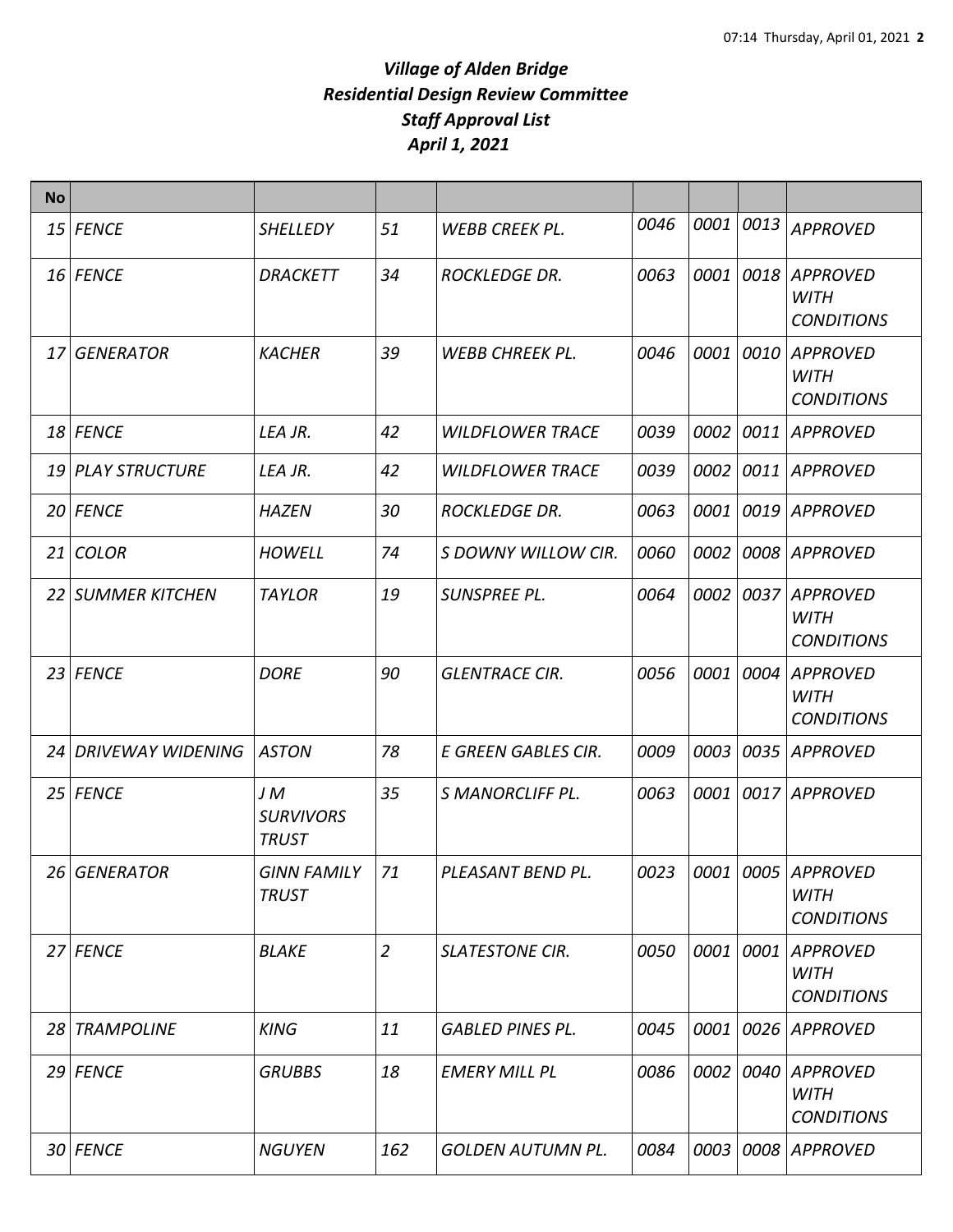| <b>No</b> |                   |                                                      |     |                           |      |      |      |                                                     |
|-----------|-------------------|------------------------------------------------------|-----|---------------------------|------|------|------|-----------------------------------------------------|
| 31        | <b>GENERATOR</b>  | <b>MARCUS</b>                                        | 103 | <b>W LAURELHURST CIR.</b> | 0045 | 0001 | 0042 | <b>APPROVED</b><br><b>WITH</b><br><b>CONDITIONS</b> |
|           | 32 FENCE          | <b>BALLARD</b>                                       | 102 | <b>W LAURELHURST CIR.</b> | 0045 | 0002 | 0010 | APPROVED                                            |
|           | 33 FENCE          | <b>VAN VUUREN</b>                                    | 106 | <b>W LAURELHURST CIR.</b> | 0045 | 0002 | 0011 | <b>APPROVED</b><br><b>WITH</b><br><b>CONDITIONS</b> |
|           | 34 PERGOLA        | <b>TOUPS</b>                                         | 78  | W SIENNA PL.              | 0031 | 0003 | 0013 | <b>APPROVED</b><br><b>WITH</b><br><b>CONDITIONS</b> |
|           | 35 SUMMER KITCHEN | <b>TOUPS</b>                                         | 78  | W SIENNA PL.              | 0031 | 0003 | 0013 | <b>APPROVED</b><br><b>WITH</b><br><b>CONDITIONS</b> |
|           | 36 ROOF           | <b>FAULKNER</b>                                      | 42  | <b>HOWEEL CREEK PL.</b>   | 0036 | 0003 | 0060 | <b>APPROVED</b>                                     |
|           | 37 FENCE          | <b>KUSHNER</b>                                       | 62  | <b>LAURELHURST CIR.</b>   | 0045 | 0002 | 0005 | <b>APPROVED</b>                                     |
|           | 38 DECK           | <b>THERESA</b><br><b>CONLON REID</b><br><b>TRUST</b> | 235 | S WALDEN ELMS CIR.        | 0042 | 0002 | 0001 | <b>APPROVED</b>                                     |
|           | 39 COLOR          | <b>MONTALVO</b>                                      | 78  | <b>GLENTRACE CIR.</b>     | 0056 | 0001 |      | 0007 APPROVED                                       |
|           | 40 FENCE          | <b>ALLWOOD</b>                                       | 59  | <b>E SLATESTONE CIR.</b>  | 0050 | 0001 | 0043 | <b>APPROVED</b><br><b>WITH</b><br><b>CONDITIONS</b> |
|           | 41 WINDOWS        | <b>MCCOY</b>                                         | 30  | <b>GLENTRACE CIR.</b>     | 0056 | 0001 |      | 0019 APPROVED                                       |
|           | 42 PLAY STRUCTURE | <b>CHEN</b>                                          | 114 | E STERLING POND CIR.      | 0003 | 0003 | 0059 | <b>APPROVED</b><br><b>WITH</b><br><b>CONDITIONS</b> |
|           | 43 FENCE          | <b>WIGHTMAN</b>                                      | 58  | <b>LAURELHURST CIR.</b>   | 0045 | 0002 | 0004 | <b>APPROVED</b><br><b>WITH</b><br><b>CONDITIONS</b> |
|           | 44 FENCE          | NEEDHAM                                              | 54  | <b>LAURELHURST CIR.</b>   | 0045 | 0002 | 0003 | <b>APPROVED</b><br><b>WITH</b><br><b>CONDITIONS</b> |
|           | 45 FENCE          | LASKY                                                | 223 | <b>W STEDHILL LOOP</b>    | 0099 | 0002 | 0007 | <b>APPROVED</b>                                     |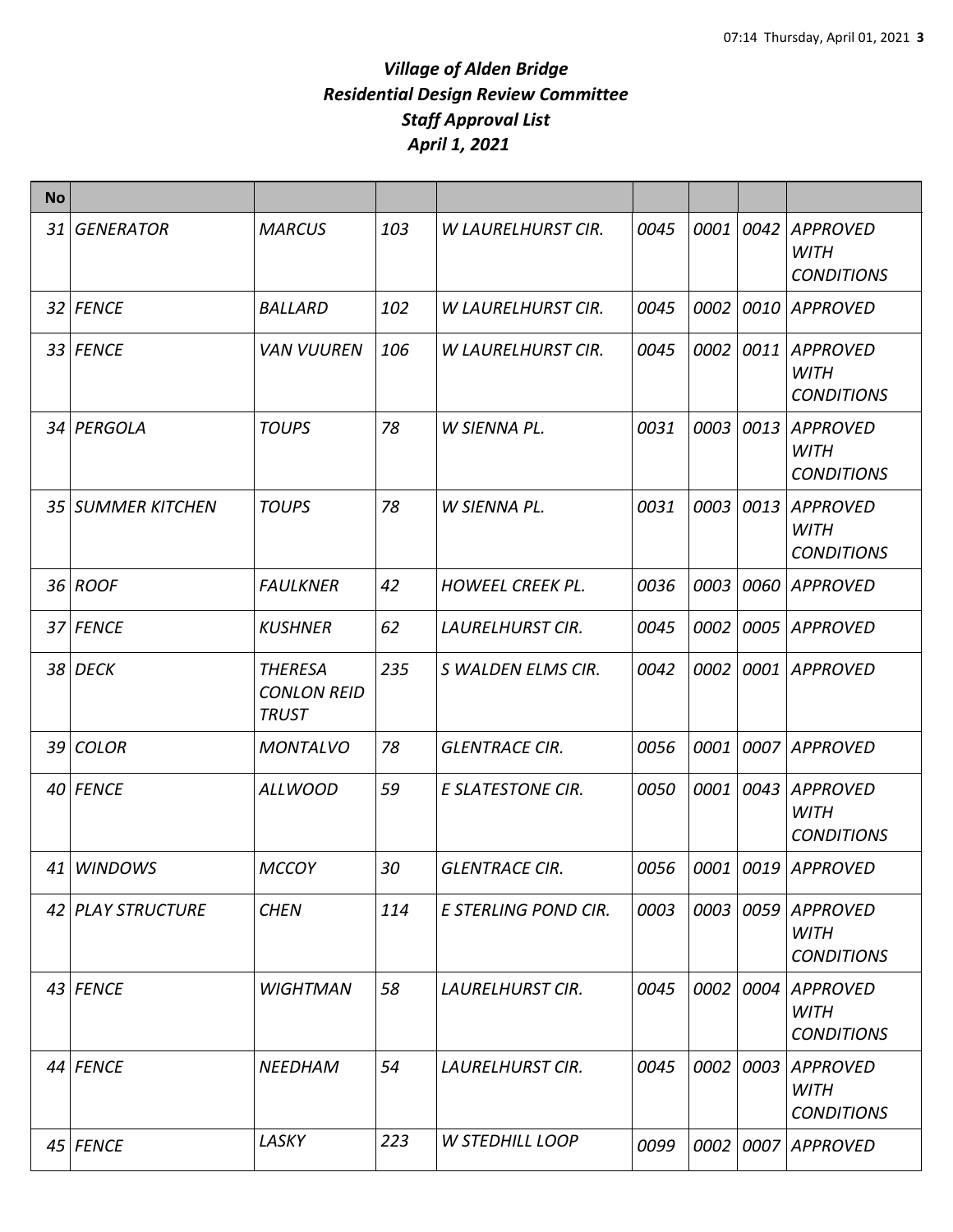| <b>No</b> |                      |                                                                                     |     |                                   |      |             |      |                                                     |
|-----------|----------------------|-------------------------------------------------------------------------------------|-----|-----------------------------------|------|-------------|------|-----------------------------------------------------|
| 46        | <b>TREE REMOVAL</b>  | <b>EDWARD</b><br><b>RISSE II &amp;</b><br><b>LINDA RISSE</b><br><b>RV LVG TRUST</b> | 27  | <b>ROCKLEDGE DR.</b>              | 0063 | 0002        |      | 0007 APPROVED                                       |
| 47        | WALKWAY              | JM<br><b>SURVIVORS</b><br><b>TRUST</b>                                              | 35  | <b>S MANORCLIFF</b>               | 0063 | 0001        |      | 0017 APPROVED                                       |
|           | 48 PATIO             | JM<br><b>SURVIVORS</b><br><b>TRUST</b>                                              | 35  | <b>S MANORCLIFF</b>               | 0063 | <i>0001</i> |      | 0017 APPROVED                                       |
|           | 49 FENCE             | <b>EELLS</b>                                                                        | 15  | <b>BAYLARK PL.</b>                | 0009 | 0001        | 0019 | <b>APPROVED</b><br><b>WITH</b><br><b>CONDITIONS</b> |
|           | 50 FENCE             | <b>WESLING</b>                                                                      | 6   | <b>KENMARE CT.</b>                | 0067 | 0001        | 0043 | <b>APPROVED</b><br><b>WITH</b><br><b>CONDITIONS</b> |
|           | 51 FENCE             | <b>BASHAM</b>                                                                       | 15  | <b>IVY GARDEN ST.</b>             | 0055 | 0003        | 0023 | <b>APPROVED</b>                                     |
|           | 52 FENCE             | <b>ALVAREZ</b>                                                                      | 123 | <b>CORNFLOWER DR.</b>             | 0102 | 0003        |      | 0007 APPROVED                                       |
|           | 53 FENCE             | <b>PORTER</b>                                                                       | 11  | <b>IVY GARDEN ST.</b>             | 0055 | 0003        |      | 0023 APPROVED                                       |
|           | 54 FENCE             | <b>WITT</b>                                                                         | 14  | <b>SPICEBERRY PL.</b>             | 0013 | 0001        |      | 0015 APPROVED                                       |
|           | 55 FENCE             | <b>BRUGER</b>                                                                       | 114 | S CLOVERGATE CIR.                 | 0054 | 0001        | 0002 | <b>APPROVED</b><br><b>WITH</b><br><b>CONDITIONS</b> |
|           | 56 WINDOWS           | <b>BURNS</b>                                                                        | 27  | <b>FALLSBURY CT.</b>              | 0058 |             |      | 0001 0007 APPROVED                                  |
|           | 57 WALKWAY           | <b>MELENDEZ</b>                                                                     | 18  | <b>CYPRESS LAKE PL.</b>           | 0022 |             |      | 0001 0004 APPROVED                                  |
|           | 58 DRIVEWAY WIDENING | <b>MELENDEZ</b>                                                                     | 18  | <b>CYPRESS LAKE PL.</b>           | 0022 | 0001        |      | 0004   APPROVED                                     |
|           | 59 FENCE             | <b>MCNEELY</b>                                                                      | 162 | N HAWTHORNE<br><b>HOLLOW CIR.</b> | 0086 | 0001        |      | 0003 APPROVED                                       |
|           | $60$ ROOF            | <b>SHEPPARD</b><br><b>INVESTMENTS</b><br><b>LLC</b>                                 | 90  | <b>MULBERRY BRANCH DR.</b>        | 0084 | 0001        |      | 0010 APPROVED                                       |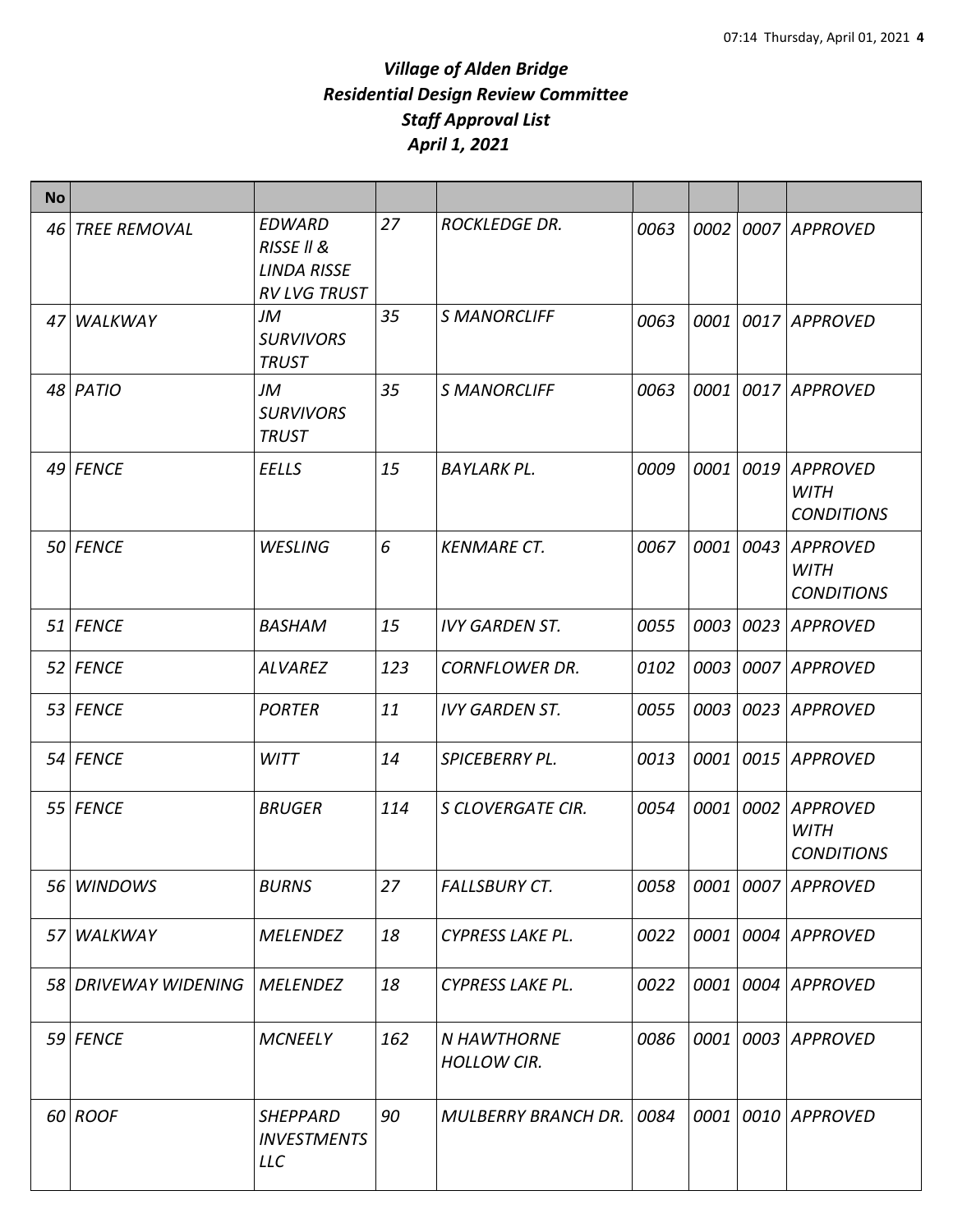| <b>No</b> |                   |                                                         |     |                                          |      |      |      |                                                     |
|-----------|-------------------|---------------------------------------------------------|-----|------------------------------------------|------|------|------|-----------------------------------------------------|
|           | 61 PLAY STRUCTURE | <b>BRUENING</b>                                         | 14  | <b>WEEPING SPRUCE CT.</b>                | 0084 | 0001 |      | 0017 APPROVED                                       |
|           | 62 FENCE          | <b>HULETT</b>                                           | 6   | <b>IVY GARDEN ST.</b>                    | 0035 | 0003 | 0002 | <b>APPROVED</b>                                     |
|           | 63 GARAGE DOOR    | <b>RUTHEFORD</b>                                        | 103 | E STERLING POND CIR.                     | 0003 | 0001 | 0026 | <b>APPROVED</b>                                     |
|           | 64 POOL           | <b>ROWE</b>                                             | 46  | <b>S HAWTHORNE</b><br><b>HOLLOW CIR.</b> | 0086 | 0001 | 0075 | <b>APPROVED</b><br><b>WITH</b><br><b>CONDITIONS</b> |
|           | 65 ROOM ADDITION  | <b>RUSSELL</b>                                          | 35  | <b>HOWELL CREEK PL.</b>                  | 0036 | 0003 | 0058 | <b>APPROVED</b><br><b>WITH</b><br><b>CONDITIONS</b> |
|           | 66 FENCE          | <b>FELD</b>                                             | 18  | <b>WINTERCORN</b>                        | 0007 | 0002 | 0028 | <b>APPROVED</b>                                     |
|           | 67 ROOF           | LIN                                                     | 207 | <b>BROOKSEDGE</b>                        | 0058 | 0003 | 0002 | <b>APPROVED</b>                                     |
|           | 68 ROOF           | <b>HART</b>                                             | 95  | E EVANGELINE                             | 0074 | 0002 | 0014 | <b>APPROVED</b>                                     |
|           | 69 FENCE          | <b>SAPIT</b><br><b>BERMUDO</b>                          | 22  | <b>S HAWTHORNE</b><br><b>HOLLOW CIR.</b> | 0086 | 0001 | 0081 | <b>APPROVED</b><br><b>WITH</b><br><b>CONDITIONS</b> |
|           | 70 FENCE          | <b>CLARK</b>                                            | 144 | <b>W SUNDANCE CIR.</b>                   | 0059 | 0001 | 0053 | <b>APPROVED</b>                                     |
|           | 71 GENERATOR      | STEKLA LIVING 14<br><b>TRUST</b>                        |     | PLEASANT BEND DR.                        | 0023 | 0002 | 0016 | <b>APPROVED</b><br><b>WITH</b><br><b>CONDITIONS</b> |
| 72        | <b>GENERATOR</b>  | <b>REEVES</b>                                           | 51  | <b>WINTERGREEN TRAIL</b>                 | 0048 | 0002 | 0003 | <b>APPROVED</b><br><b>WITH</b><br><b>CONDITIONS</b> |
|           | $73$ ROOF         | <b>HUPY</b>                                             | 15  | E RUSSET GROVE CIR.                      | 0075 | 0002 | 0032 | <b>APPROVED</b>                                     |
|           | 74 FENCE          | <b>CHRISTENSEN</b>                                      | 19  | <b>POCKET FLOWER</b>                     | 0016 | 0001 | 0012 | <b>APPROVED</b>                                     |
|           | 75 FENCE          | <b>MACEK</b><br><b>REVOCABLE</b><br><b>LIVING TRUST</b> | 47  | <b>ROCKLEDGE CT.</b>                     | 0063 | 0002 | 0041 | <b>APPROVED</b><br><b>WITH</b><br><b>CONDITIONS</b> |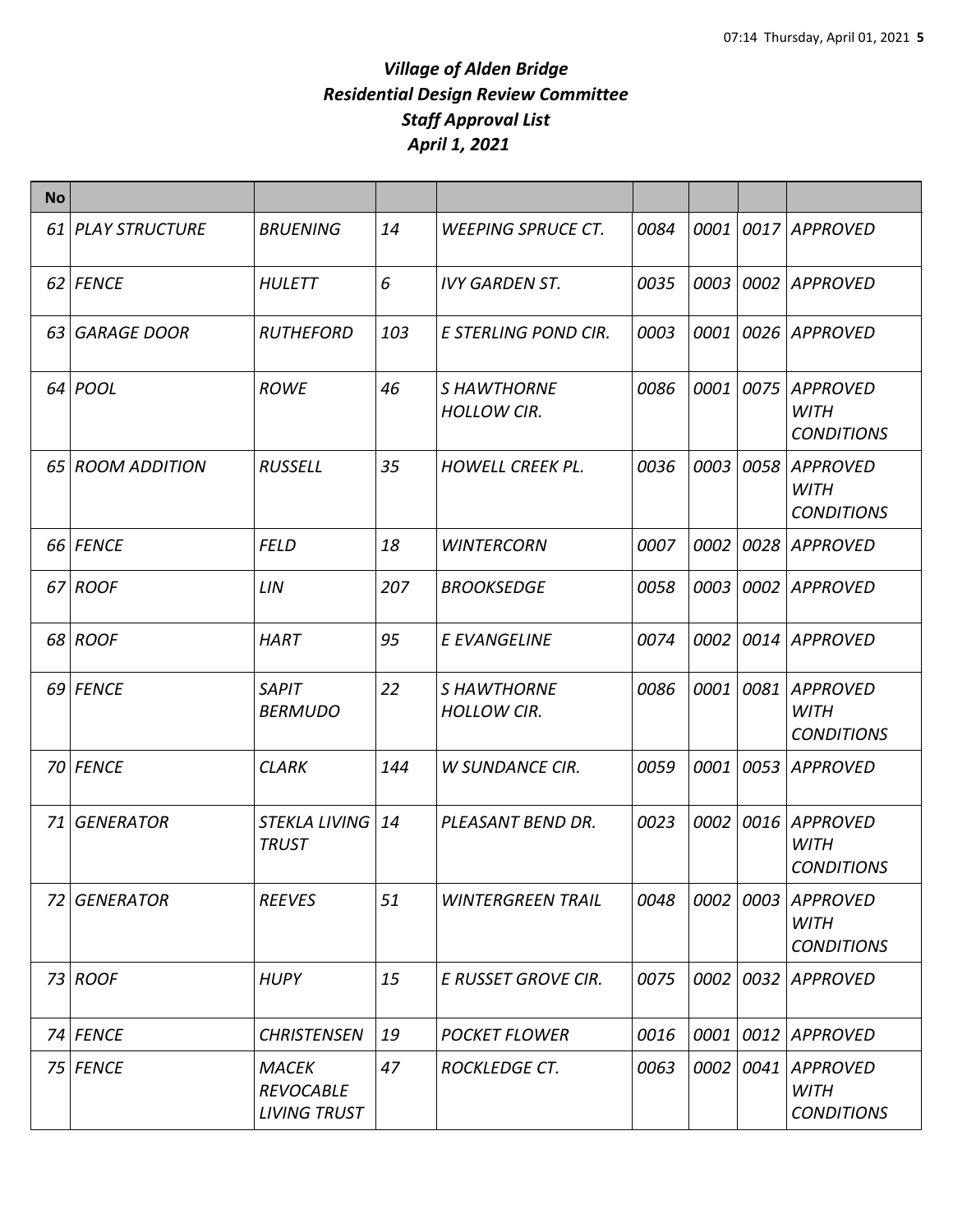| <b>No</b> |                     |                  |                |                            |      |      |      |                                                     |
|-----------|---------------------|------------------|----------------|----------------------------|------|------|------|-----------------------------------------------------|
|           | 76 POOL             | <b>CHUBBARD</b>  | 98             | S BRISTOL OAK CIR.         | 0011 | 0002 | 0018 | <b>APPROVED</b><br><b>WITH</b><br><b>CONDITIONS</b> |
|           | 77 FENCE            | <b>WEINDEL</b>   | $\overline{2}$ | N WINTERPORT CIR.          | 0005 | 0003 | 0014 | <b>APPROVED</b><br><b>WITH</b><br><b>CONDITIONS</b> |
|           | 78 POOL             | <b>IVICIC</b>    | 106            | E GREEN GABLES CIR.        | 0009 | 0003 | 0040 | <b>APPROVED</b><br><b>WITH</b><br><b>CONDITIONS</b> |
|           | 79 FENCE            | <b>WILLIAMS</b>  | 118            | S CLOVERGATE CIR.          | 0054 | 0001 | 0001 | <b>APPROVED</b><br><b>WITH</b><br><b>CONDITIONS</b> |
|           | 80 FENCE            | <b>PRICE</b>     | 43             | <b>ROCKLEDGE CT.</b>       | 0063 | 0002 | 0040 | <b>APPROVED</b><br><b>WITH</b><br><b>CONDITIONS</b> |
|           | 81 FENCE            | <b>SALEM</b>     | 78             | N. BROOKSEDGE CIR.         | 0058 | 0002 | 0021 | <b>APPROVED</b>                                     |
|           | 82 COLOR            | <b>MCCLENNEY</b> | 15             | S. GREYWING PL.            | 0006 | 0001 | 0011 | <b>APPROVED</b>                                     |
|           | 83 FENCE            | <b>HAZEN</b>     | 30             | <b>ROCKLEDGE DR.</b>       | 0063 | 0001 | 0019 | <b>APPROVED</b>                                     |
|           | 84 ROOF             | <b>VASQUESZ</b>  | 15             | <i>VALLEY MEAD PL.</i>     | 0076 | 0001 | 0028 | <b>APPROVED</b>                                     |
|           | 85 PERGOLA          | <b>HUHN</b>      | 15             | <b>ALDEN GLEN CT.</b>      | 0020 | 0001 | 0004 | <b>APPROVED</b><br><b>WITH</b><br><b>CONDITIONS</b> |
|           | 86 PATIO            | <b>HOLLINS</b>   | 10             | <b>VERBENA BEND PL.</b>    | 0052 | 0002 | 0025 | <b>APPROVED</b><br><b>WITH</b><br><b>CONDITIONS</b> |
|           | 87 PAVERS           | LEWINSKI         | 31             | <b>MANORCLIFF PL.</b>      | 0063 | 0001 | 0016 | <b>APPROVED</b>                                     |
|           | 88 WALKWAY          | LEWINSKI         | 31             | <b>MANORCLIFF PL.</b>      | 0063 | 0001 | 0016 | APPROVED                                            |
|           | 89 FENCE            | <b>HENDRICKS</b> | 31             | <b>W COTTAGE GREEN ST.</b> | 0035 | 0003 | 0011 | <b>APPROVED</b>                                     |
|           | 90 FENCE            | <b>EDSTROM</b>   | 110            | <b>W HOBBIT GLEN DR.</b>   | 0076 | 0001 | 0021 | <b>APPROVED</b>                                     |
| 91        | <b>TREE REMOVAL</b> | <b>FRISCH</b>    | 26             | <b>HERMIT THRUSH PL.</b>   | 0079 | 0001 | 0028 | <b>APPROVED</b><br><b>WITH</b><br><b>CONDITIONS</b> |
|           | 92 GENERATOR        | <b>MAGEE</b>     | 106            | <b>W SLATESTONE CIR.</b>   | 0050 | 0002 | 0011 | <b>APPROVED</b><br><b>WITH</b><br><b>CONDITIONS</b> |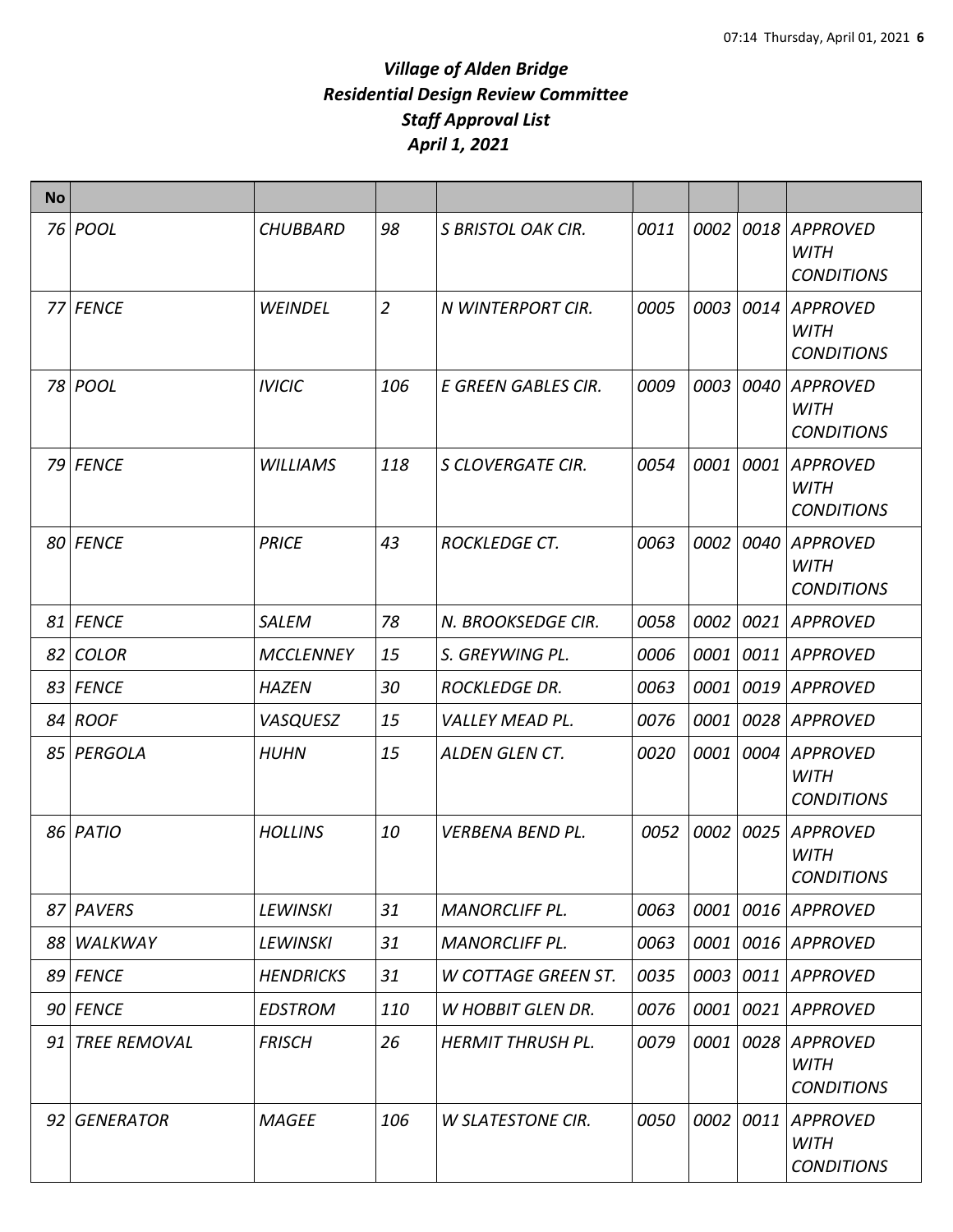| <b>No</b> |                      |                 |                |                                   |      |           |           |                                                     |
|-----------|----------------------|-----------------|----------------|-----------------------------------|------|-----------|-----------|-----------------------------------------------------|
| 93        | <b>COLOR CHANGE</b>  | <b>HUANG</b>    | 42             | <b>KING PINE CT.</b>              | 0056 | 0001      | 0016      | <b>APPROVED</b>                                     |
|           | 94 ROOF              | <b>PARKER</b>   | 6              | <b>CANOE BIRCH PL.</b>            | 0040 | 0001      | 0039      | <b>APPROVED</b>                                     |
|           | 95 FRONT WALKWAY     | <b>OCAMPO</b>   | 3              | <b>BLUFF CREEK PL.</b>            | 0073 | 0002      | 0016      | <b>APPROVED</b><br><b>WITH</b><br><b>CONDITONS</b>  |
|           | 96 PATIO             | <b>OCAMPO</b>   | $\overline{3}$ | <b>BLUFF CREEK PL.</b>            | 0073 |           | 0002 0016 | <b>APPROVED</b><br><b>WITH</b><br><b>CONDITONS</b>  |
|           | 97 FENCE STAIN       | <b>OCAMPO</b>   | 3              | <b>BLUFF CREEK PL.</b>            | 0073 | 0002      | 0016      | <b>APPROVED</b>                                     |
|           | 98 SUMMER KITCHEN    | <b>OCAMPO</b>   | 3              | <b>BLUFF CREEK PL.</b>            | 0073 | 0002      | 0016      | <b>APPROVED</b><br><b>WITH</b><br><b>CONDITONS</b>  |
|           | $99$ FIRE PIT        | <b>OCAMPO</b>   | 3              | <b>BLUFF CREEK PL.</b>            | 0073 | 0002      | 0016      | <b>APPROVED</b><br><b>WITH</b><br><b>CONDITONS</b>  |
|           | 100 PATIO            | <b>CYMBALA</b>  | 42             | <b>SUN LOFT CT.</b>               | 0005 | 0003      | 0001      | <b>APPROVED</b>                                     |
| 101       | <b>WINDOW</b>        | <b>MCFADDEN</b> | 187            | ANISE TREE PL.                    | 0066 | 0001      | 0047      | APPROVED                                            |
| 102       | <b>SHUTTERS</b>      | <b>MCFADDEN</b> | 187            | ANISE TREE PL.                    | 0066 | 0001      | 0047      | <b>APPROVED</b>                                     |
|           | 103 TRASH CAN SCREEN | <b>BUSH</b>     | 71             | W PIPERS GREEN ST.                | 0100 | 0001      | 0001      | <b>APPROVED</b>                                     |
|           | 104 FENCE            | LYNN            | 146            | S HOLLYLAUREL CIR.                | 0016 | 0001      | 0019      | <b>APPROVED</b>                                     |
| 105       | <b>TREE REMOVAL</b>  | <b>RUSINSKI</b> | 158            | <b>W BRISTOL OAK CIR.</b>         | 0011 | 0002      | 008       | <b>APPROVED</b>                                     |
| 106       | <b>GENERATOR</b>     | <b>JOHNSON</b>  | $\overline{2}$ | RILLWOOD PL.                      | 0050 | 0002      | 0032      | <b>APPROVED</b><br><b>WITH</b><br><b>CONDITIONS</b> |
|           | 107 POOL             | <b>NEAL</b>     | 6              | N PLUM CREST CIR.                 | 0064 | 0001      | 0040      | <b>APPROVED</b><br><b>WITH</b><br><b>CONDITIONS</b> |
|           | 108 TREE REMOVAL     | <b>NEAL</b>     | 6              | N PLUM CREST CIR.                 | 0064 | 0001      | 0040      | <b>APPROVED</b><br><b>WITH</b><br><b>CONDITIONS</b> |
|           | 109 FENCE            | <b>DYE</b>      | 14             | <b>STOCKBRIDGE LANDING</b><br>DR. | 0017 | 0001 0039 |           | <b>APPROVED</b><br>WITH<br><b>CONDITIONS</b>        |